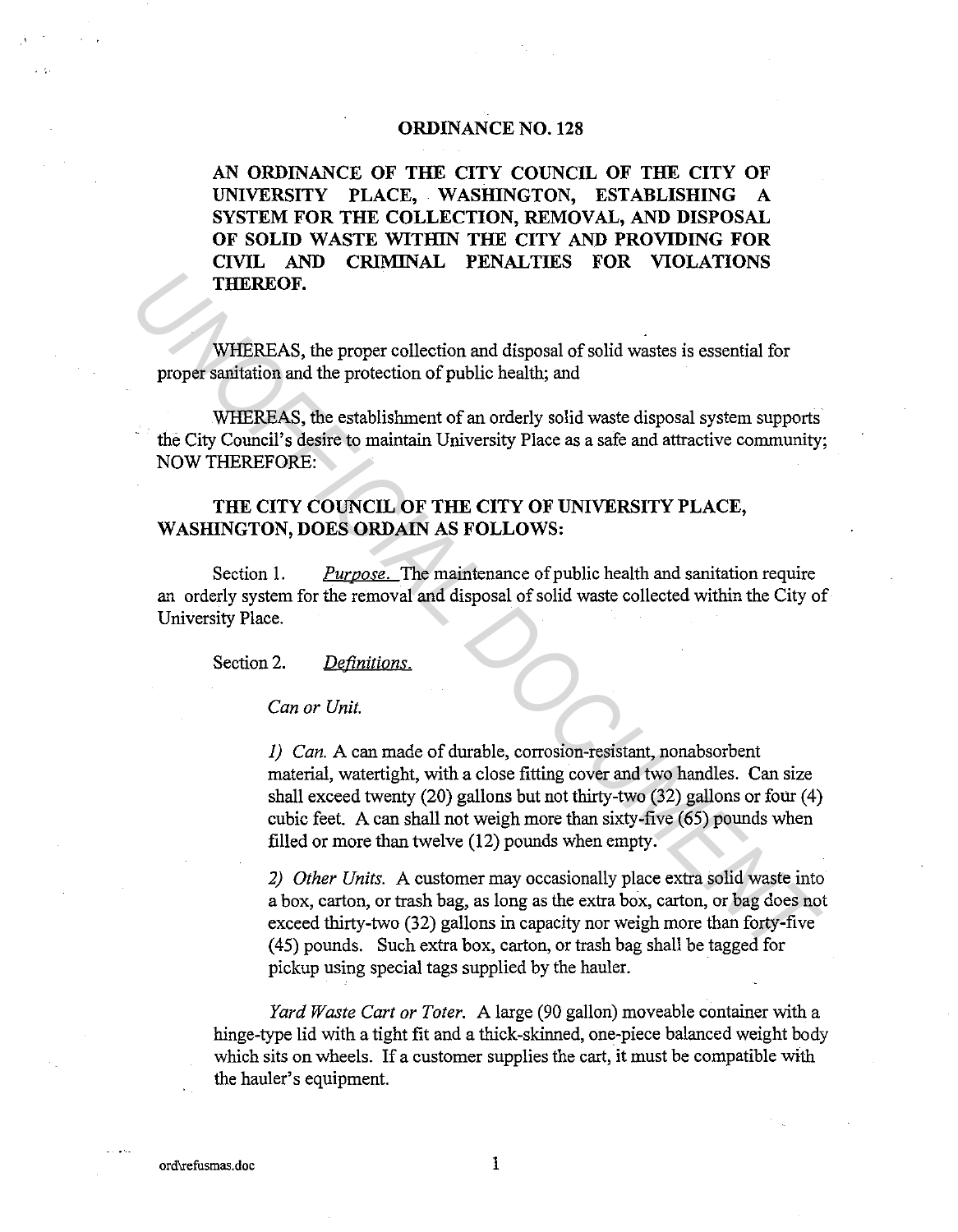*Container.* A detachable container which is left at a customer's premises and emptied into the collector's truck and is lifted by mechanical means.

*Drop Box.* A container which is placed on a collector's truck by mechanical means, hauled to a disposal site, emptied and then returned to a customer's premises.

*Hazardous or Dangerous Wastes* means any solid waste designated as dangerous or hazardous waste by the State Department of Ecology under chapters 70.105 and 70.105A RCW.

*Hauler* means a refuse collection company possessing an unrevoked registration certificate issued by the Pierce County Health Officer or his/her duly authorized representative pursuant to Pierce County Code 8.32, and under a franchise agreement for such collection with the City of University Place.

*Infectious Wastes* means any biohazardous or biomedical wastes as defined in WAC 480.70.150.

*Loose material.* Material not set out in bags or containers. Also includes materials which must be shoveled.

*Micro-Can.* A can made of durable, corrosion-resistant, nonabsorbent material, and equipped with a watertight, close fitting cover. A micro can shall not exceed ten (10) gallons, one and a quarter (1.25) cubic feet, twenty (20) pounds (including contents), nor weigh more than ten (10) pounds when empty.

*Mini-Can.* A can made of durable, corrosion-resistant, nonabsorbent material and equipped with a watertight, close fitting cover. A mini can shall not exceed twenty (20) gallons, two and a half (2.5) cubic feet, forty (40) pounds (including contents), nor weigh more than ten (10) pounds when empty. *Hazardous or Dangerous Wastes* means any solid waste designated as<br>
dangerous or hazardous waste by the State Department of Ecology under chapters<br>
70.105 and 70.105A RCW.<br> *Hauler* means a refuse collection company posse

*Recycling Bin or Container.* A bin or container specifically designed or designated for the collection of recyclables and provided by the hauler.

*Solid Waste* shall be as defined under 70.95.030(20) RCW, including sewage sludge. Solid waste shall not include septage from septic tanks, hazardous or dangerous wastes, or problem wastes as defined in WAC 173-303 and 173-304, and chapters 70.105 and 70.105A RCW.

*Uncompacted Material* shall mean material which has not been compressed by any mechanical device either before or after it is placed in the receptacle provided by the hauler.

~~ ..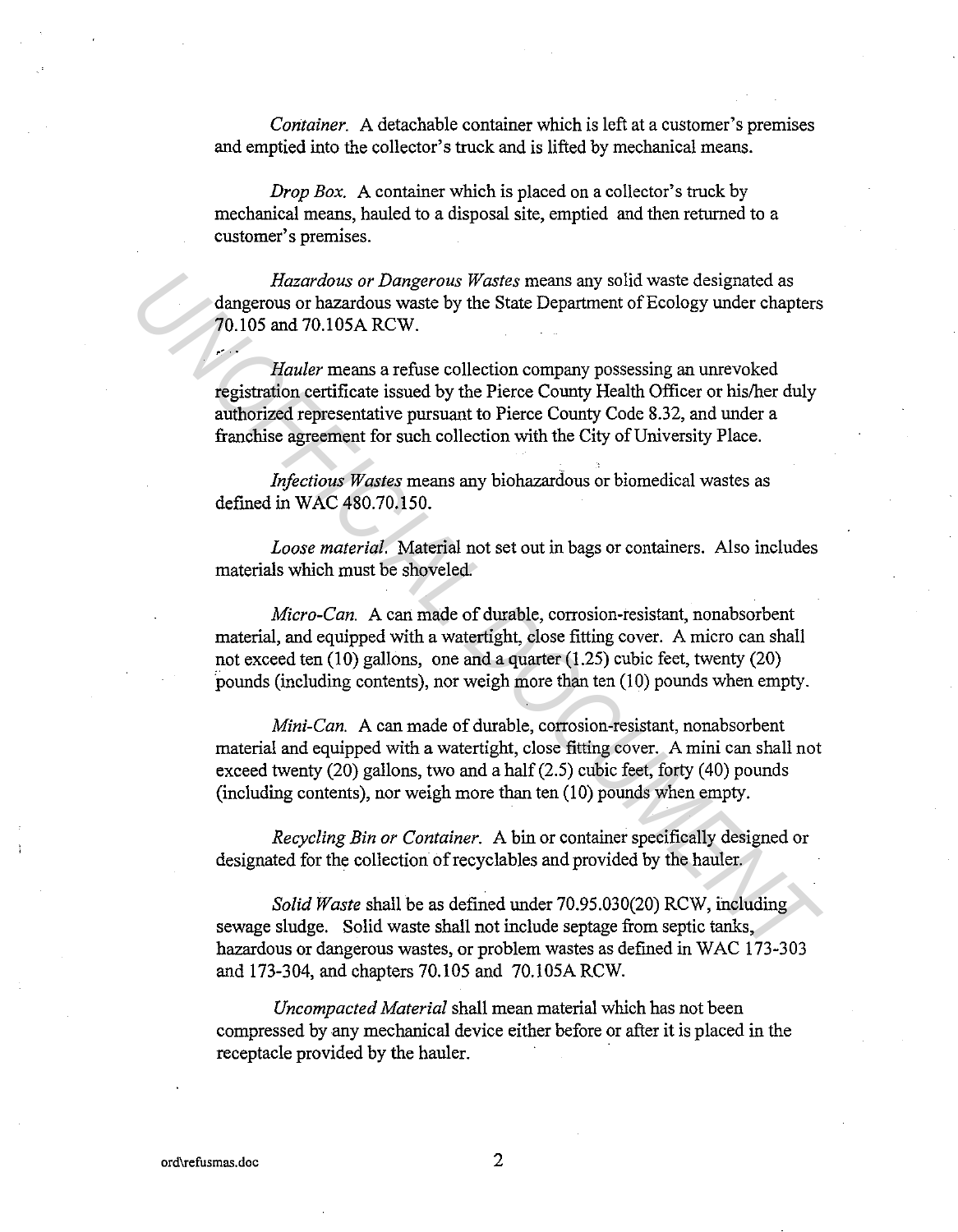*"W.U.T.C."* shall mean the Washington Utilities and Transportation Commission.

*Yard Waste.* Consists of leaves, brush, tree trimmings, grass clippings, weeds, shrubs, garden waste from vegetable gardens, and other organic materials resulting from landscape pruning and maintenance as generated from residences. Branches or roots must be smaller than four inch (4") in diameter, and branches and brush must be of a size to fit within the closed toter. Yard waste does not include stumps, demolition materials, wood, rocks, glass, plastics, metal, concrete, sheetrock, asphalt, or any other non-organic land clearing or demolition debris, meat, fish, bones, or fatty foods such as dairy products or cooking oil, or large amounts of dirt. and brush must be of a size to fit within the closed toter. Yard waste does not computed strumps, demolition materials, wood, rocks, glass, plastics, metal, concretes sheetrock, asphall, or any other non-organic land clear

*Yard Waste Bin or Container.* A bin or container specifically designed or designated for the collection of yard waste and provided by the hauler.

# Section 3. *Collection.*

A. *Authorized Haulers.* Solid waste collection shall be made by refuse collection companies possessing a valid health certificate from Pierce County and operating pursuant to a franchise agreement with the City of University Place.

B. *Unlawful to Haul Without Franchise or Permit.* It shall be unlawful for any person, other than those under franchise or contract to the City, to collect solid waste within the City of University Place for profit.

C. *Compliance with Road or Street Weight Limits.* An authorized hauler shall comply with city's general vehicle weight load limits and with any lower weight limits that may be posted on a particular road, street, or bridge.

#### Section 4. *Solid Wayte Containers and Surrounding Premises.*

A. *Responsibility for Sanitary Condition.* The owner and/or occupant of any premises shall be responsible for the safe and sanitary storage of all solid wastes accumulated at those premises until they are removed to a disposal site or interim solid waste handling site.

B. *Requirements for Covers and Replacement of Damaged Containers.* All refuse cans and detachable containers shall be kept tightly covered and in good condition for solid waste storage and handling, and refuse cans and detachable containers which leak or have jagged edges or holes shall not be used.

3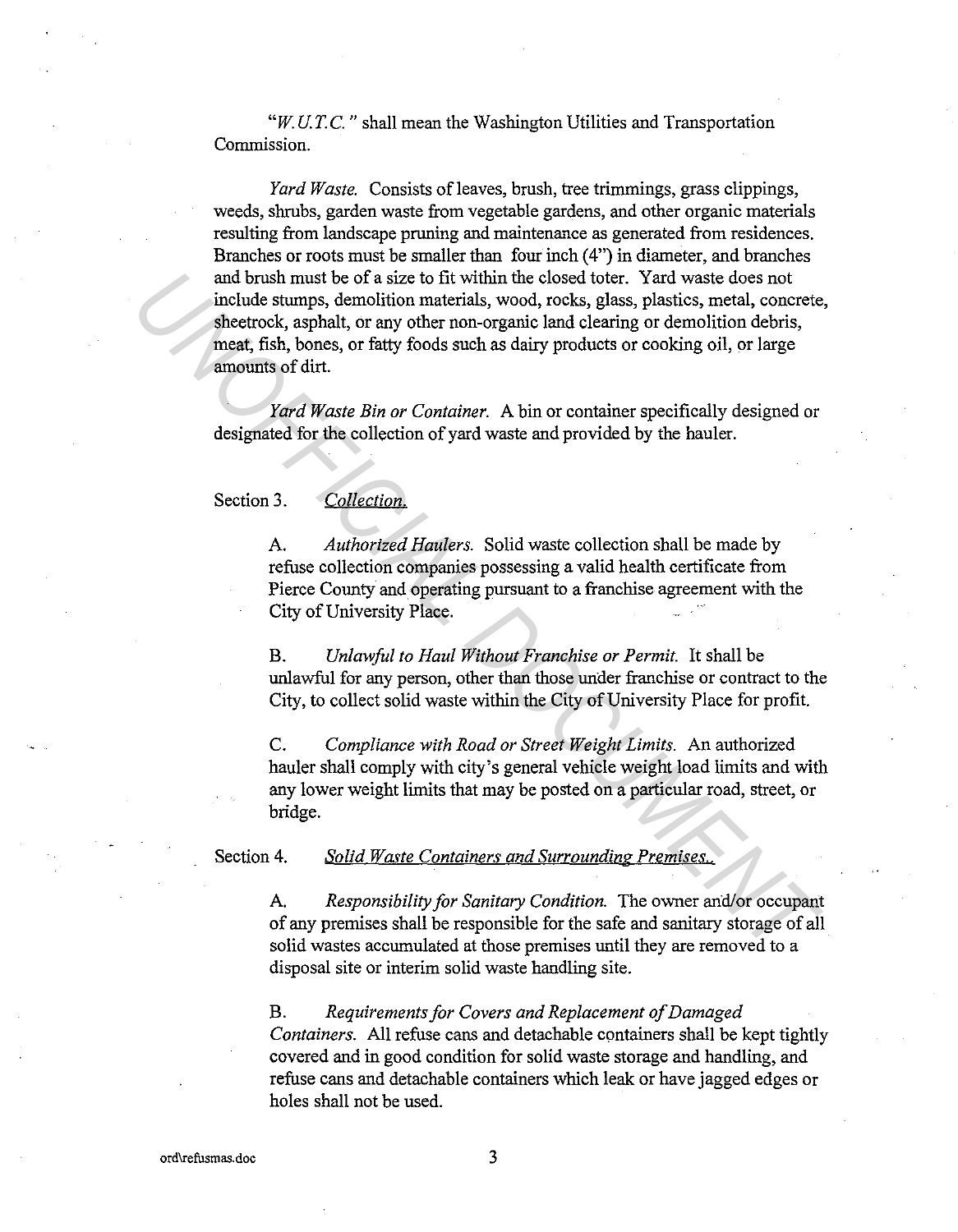C. *Hauler-Provided Containers.* Customers shall not damage, destroy, or remove any recycling, yard waste, or other containers that may be provided by the hauler. Any damage, including markings such as graffiti, shall be regarded as an unlawful injury to property punishable under this ordinance and other applicable University Place City laws.

D. *Odors.* Residential and commercial refuse customers shall subscribe to a level of service that provides for a frequency of collection sufficient so that objectionable odors shall not be emitted from the containers.

E. *Screens or Enclosures Around Solid Waste Containers.* 

1. *New Commercial or Multi-family Buildings.* It shall be the duty of the owner or the occupant as the owner's agent, to establish and at all times maintain on the premises a screened or enclosed storage site for refuse cans and/or containers. The city's refuse hauler shall, upon request and without charge, make available to the owner or occupant technical engineering and planning assistance for the design and planning of refuse container storage areas. Consultation with the refuse hauler is encouraged, as failure to build a suitable screen or enclosure could disrupt service until the building owner makes corrections at his or her expense. **10.** Odors. Residential and commercial refuse customers shall<br>subscribe to a level of service that provides for a frequency of collection<br>sufficient so that objectionable odors shall not be emitted from the<br>containers.<br><br><br>

2. *Existing Commercial or Multi-Family Buildings Wishing to Build Screens or Enclosures.* The requirement to have a screen or enclosure shall not be imposed retroactively on existing buildings. Nonetheless, the owner or manager of any commercial or multifamily building who wishes to build an enclosure or screen should consult with the refuse hauler to ensure that an enclosure or screen is built to acceptable standards. Failure to build a suitable screen or enclosure may result in the disruption of service until the building owner makes corrections at his or her expense.

#### Section 5. *Limitations on Refuse Collection Services*

A. *Refusal of service.* An authorized hauler may refuse to provide service if:

1. *Street, Road or Driveway Conditions.* The hauler believes the condition of a private street, private road, or private driveway makes it impractical or dangerous to persons or property to operate refuse vehicles. For example, inadequate turnaround space may make it impractical for a refuse truck to enter a driveway.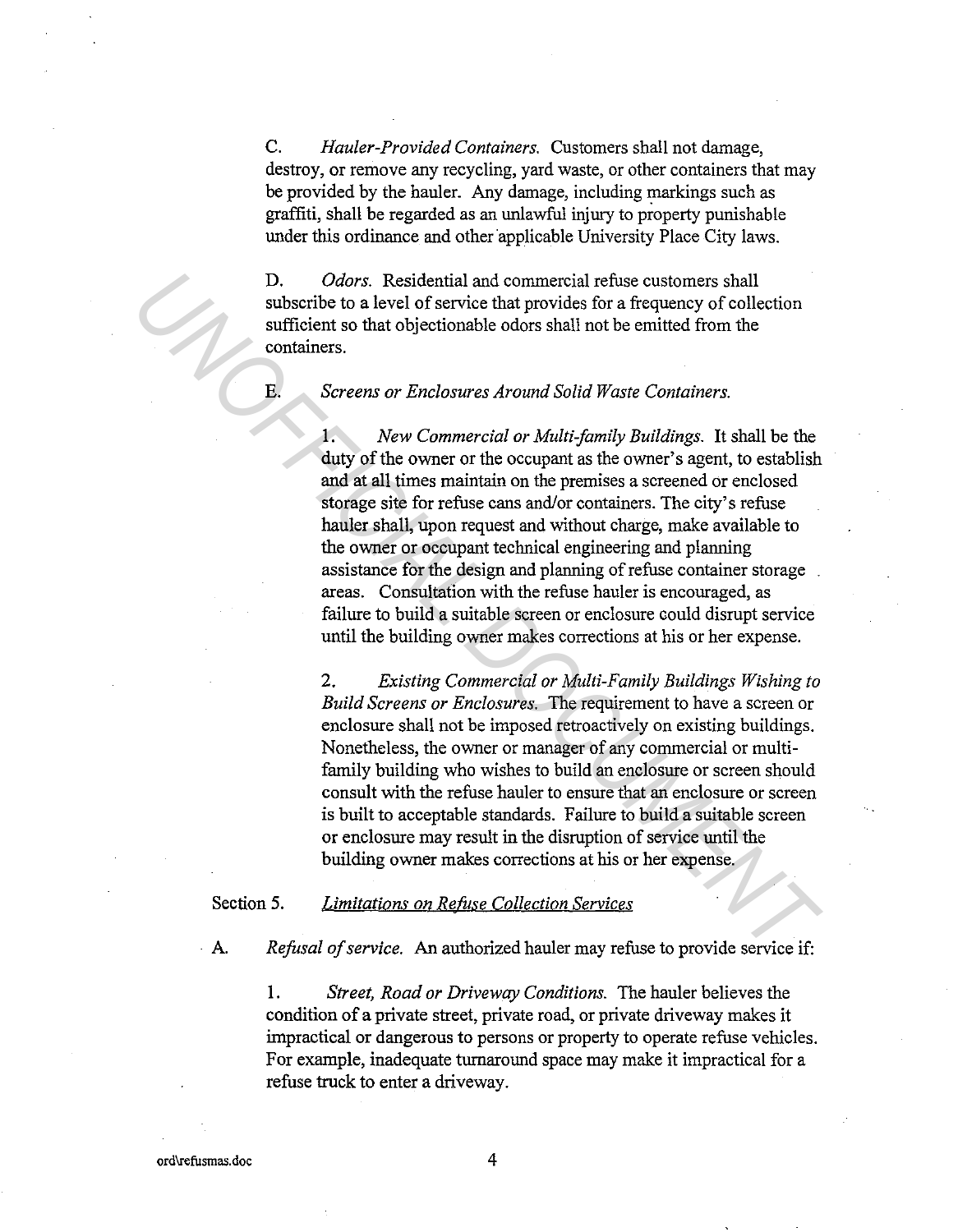2. *Vicious Animal.* Hauler may refuse to enter private property to pickup solid waste while an animal considered or feared to be vicious is loose. The customer is required to confine the animal on pickup days.

3. *Placement of Refase Containers or Cans.* Hauler may refuse to collect cans from curbside customers which are located more than five (5) feet away from the curb or edge of the roadway.

4. *Leaking or Damaged Containers or Cans.* Hauler may refuse to collect solid waste from leaking or damaged containers.

5. *Improperly Constructed Screen or Enclosure Around Container(s).*  If a screen or enclosure is built around a solid waste container(s) in such a way as to hamper access or to make access unsafe, then the hauler may refuse service until corrections are made. *Leaking or Damaged Containers or Cans.* Hauler may refuse to<br>
dellect solid waste from leaking or damaged containers.<br>
5. *Improperly Constructed Screen or Enclosure Around Container(s)*.<br> **16** a sereon or enclosure is bu

6. *Excessive Weight.* The hauler reserves the right to refuse pickup if the following weights are exceeded:

a) *Residential Units* 

| 10 gallon container (microcan) | 20 pounds |
|--------------------------------|-----------|
| 20 gallon container            | 40 pounds |
| 32 gallon container            | 65 pounds |

b) *Commercial or Multifamily Yard Containers* 

90 gallon yard waste containers 200 pounds or rear load commercial containers 250 pounds per

## yard

c) *Packer or Drop Boxes* 

Hauler reserves the right to reject pickup of any stationary packer or drop box which, upon reasonable inspection:

- 1) appears to be overloaded, and/or
- 2) which would cause applicable vehicle load limitations to be exceeded, or which
- 3) if transported by the collector, would violate load limitation on vehicle operation or
- 4) negatively impact or otherwise damage road surface integrity.

5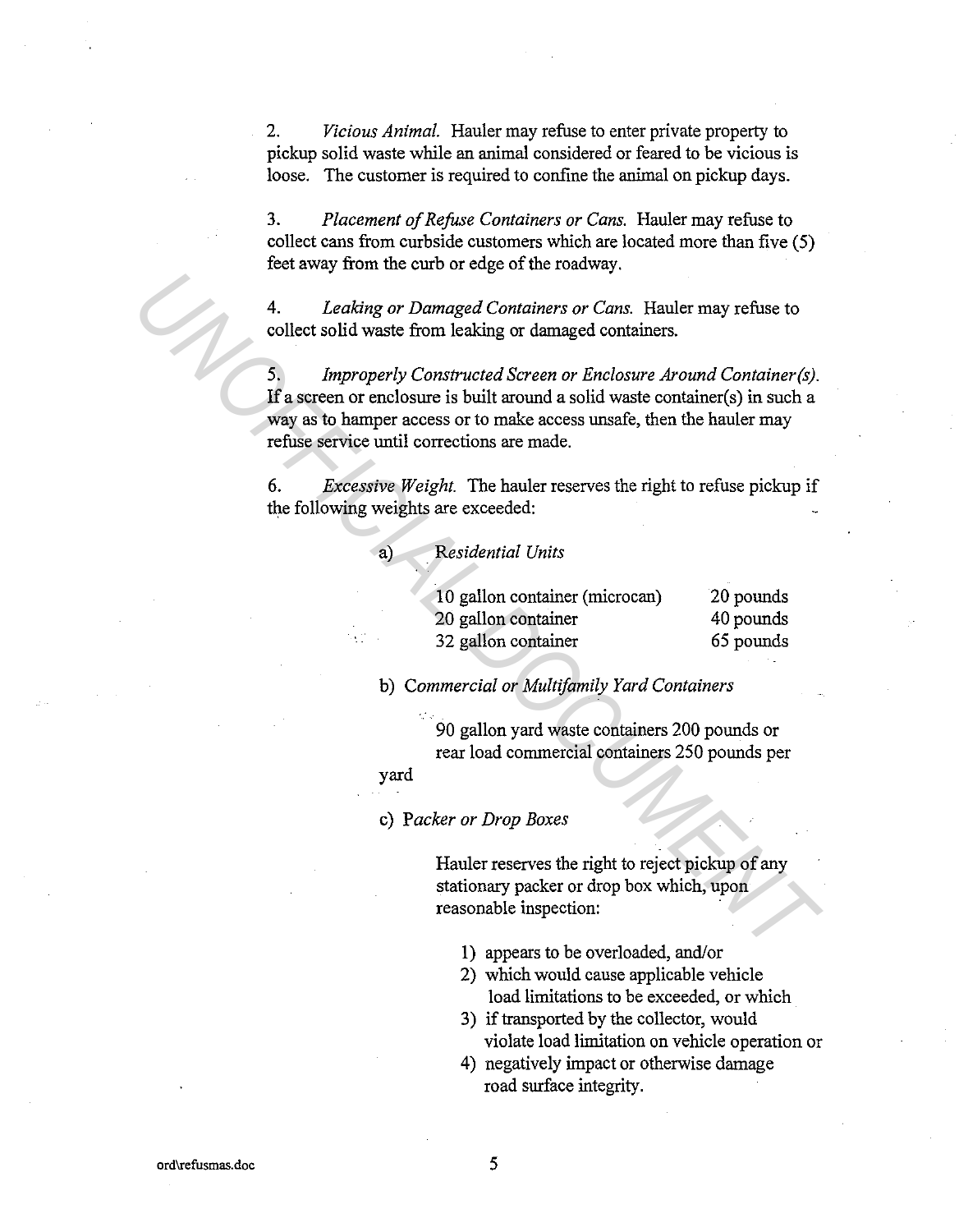7. *Notification.* If the hauler refuses to collect solid waste for any of the above reasons, the hauler shall leave a note on the solid waste container explaining the reason why the solid waste was not collected. If conditions such as a vicious animal make it impractical to leave a note on the container itself, then the hauler will be required to send a letter within three (3) business days explaining why the hauler was unable to provide service.

## B. *Missed or Skipped Days of Service.*

1. *Weather or Poor Road Conditions.* A hauler may fail to pickup refuse on a designated day if weather or poor road conditions makes it unsafe to provide service. As long as the uncollected solid waste is collected on the next regularly scheduled service date, no credit will be given to a customer's account. Such uncollected solid waste placed at curb side by customer on the next regularly scheduled service date, will be collected by hauler at no additional charge to customer. **B.** *Missed or Skipped Days of Service.*<br>
1. *Weather or Poor Road Conditions.* A hauler may fail to pickup<br>
refuse on a designated day if weather or poor road conditions makes it<br>
unsete to provide service. As long as th

2. *Holidays.* When pickup is missed due to the hauler's observance of a holiday, hauler will provide service on an alternate day at no additional cost to the customer.

C. *Litter or Debris Around Solid Waste Containers.* Hauler is not responsible for cleaning litter, debris, or other solid waste scattered around solid waste cans or containers. Hauler is solely responsible for the collection and disposal of solid wastes located within proper containers.

D. *Hauler Not Responsible for Articles Left Near Cans.* Other than to offer reasonable care, the hauler assumes no responsibility for articles left on or near refuse cans or containers.

E. *Damages Outside the Control of the Hauler.* Where a hauler is requested to provide service, and damage occurs to a customer's driveway due to reasons not in the control of the hauler, the hauler will assume no responsibility.

Section 6. Recycling.

A. *Residential Recycling.* Residential can customers who sign up for recycling service will receive three (3) stacking bins for newspaper, mixed paper, glass, tin, and aluminum cans to be placed at the curb on a scheduled two week cycle. The day of the week assigned for recycling pickup shall be the same week day assigned for solid waste pickup. In other words, if a hauler picks up a customer's solid waste on Tuesday, then recycling pickup shall also occur on Tuesdays.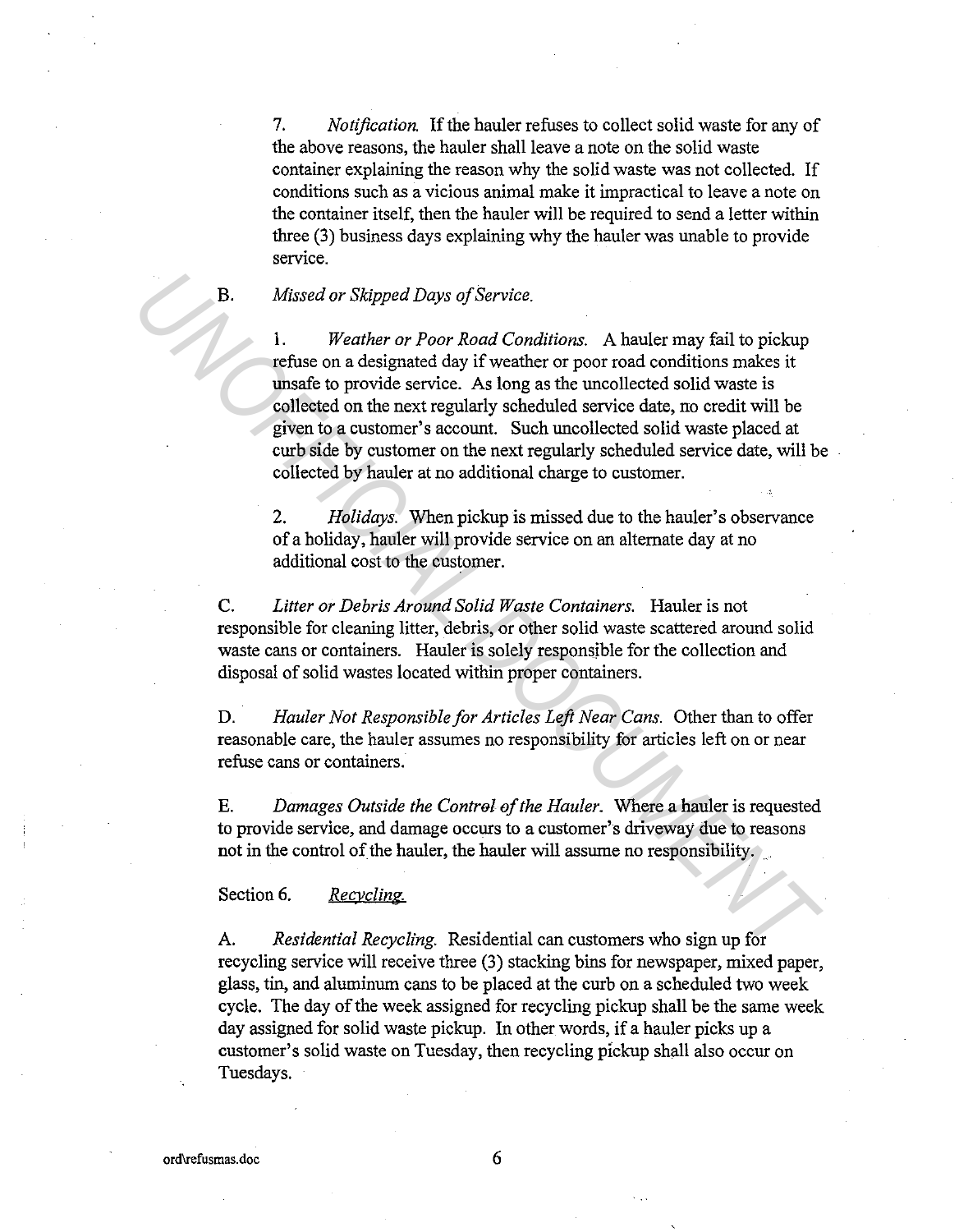B. *Multi-Family Recycling.* Recycling service is a mandatory service for residents living in "Multiple-Family Dwellings" whose owners or managers have elected to sign up for recycling service. An appropriate size and number of outdoor collection sites and/or recycling bins will be provided by the company for each Multiple-Family Dwelling. Materials to be collected are: newspaper, mixed paper, cardboard, glass, tin and aluminum cans.

C. *Recycling as a Means for Minimizing City's Waste Stream.* Whereas the City supports recycling as a means for minimizing the city's waste stream, the city's policy is to create financial incentives for recycling through the structuring of rates.

D. *Anti-Scavenging of Recyclables.* Once residential recyclable materials and residential yard waste materials have been set out on the curbside or at other locations as authorized by the City, ownership of those recyclable and yard waste materials passes to the refuse hauler. It shall be unlawful for any person other than the hauler to remove or collect any such recyclable materials or yard waste materials once they are set out on the curb side or other approved location. However, any occupant may donate recyclable and yard waste materials to any non-commercial entity or may provide or deliver to such entities recyclable or yard waste materials delivered to a location where it is legal to accept such materials. Such donations shall not be placed curbside in hauler-provided recycling bins. C. Recycling as a Means for Minimizing City's Waste Stream. Whereas the<br>City supports recycling as a means for minimizing the city's waste stream, the<br>city's spolicy is to create financial incentives for recycling through

## Section 7. *Yard Waste.*

A. *Yard Waste Collection.* Haulers will collect yard waste from yard waste customers on a scheduled two week cycle. The day of the week assigned for yard waste pickup shall be the same week day assigned for solid waste pickup. In other words, if a hauler picks up a customer's solid waste on Thursday, then recycling pickup shall also occur on Thursdays.

B. *Yard Waste Mixed with Other Wastes Will Not Be Collected As Yard Waste.* Hauler will not collect yard waste, if the yard waste is mixed with other materials. Hauler will leave a note on the container explaining why it could not be collected. If customer is unable to separate out yard waste, then customer may place the mixed yard waste into a regular refuse can. Hauler will bill the pickup of mixed yard waste from a refuse can at regular can rates.

C. *Yard Waste Container.* Hauler will provide a 90 gallon container to each yard waste customer.

Section 8. *Materials Requiring Special Disposal, Handling, Equipment, or Other Precautions.*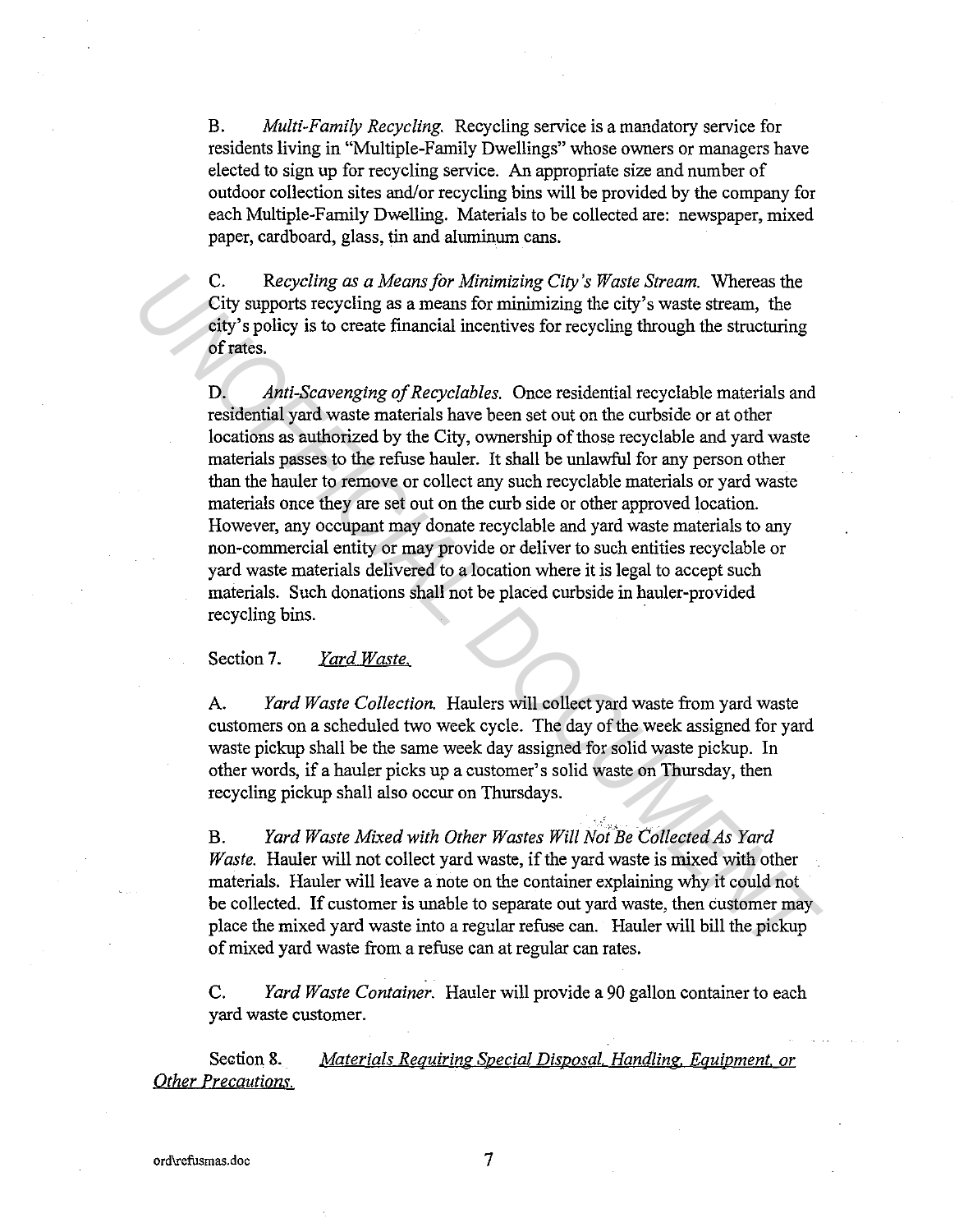A. *Conformance to Local, State, and Federal Requirements.* All waste which is generated and/or placed for collection and collected within the City for disposal shall be in compliance with the Resource Conservation Recovery Act as amended (42 U.S.C. 6901, et. seq.), RCW Chapter 70.95, Pierce County board of health rules and regulations, the requirements of this ordinance, and all other applicable federal, state, and local environmental health laws, rules, or regulations.

B. *Hot Ashes or Other Hot Materials, Dirt, Sand, Rocks, Gasoline, Solvents, Oil, Paint or Dangerous or Hazardous Wastes.* No hot ashes or other hot materials, dirt, sand, rocks, gasoline, solvents, oil, paint, or dangerous or hazardous wastes shall be placed in any refuse can or container for collection or removal.

As used in this section, "dangerous or hazardous waste" means any solid waste designated as dangerous or hazardous waste by the State Department of Ecology under chapters 70.105 and 70.105A RCW. Hauler is not responsible for collecting or disposing of any hazardous or dangerous wastes. The generator of hazardous or dangerous wastes is responsible for disposing of such wastes in compliance with Washington Department of Ecology Rules and Regulations. **Example 16 and 16 and 16 and 16 and 16 and 16 and 16 and 16 and 16 and 16 and 16 and 16 and 16 and 16 and 16 and 16 and 16 and 16 and 16 and 16 and 16 and 16 and 16 and 16 and 16 and 16 and 16 and 16 and 16 and 16 and 16** 

C. *Infectious Wastes.* Customers must make special arrangements for the collection of infectious wastes. Such arrangments shall not interfere with the City's franchise obligations. It is unlawful to deposit infectious wastes into regular refuse containers.

D. *Testing.* When a hauler or disposal facility determines that testing and/or analysis of any solid waste is required to determine whether hazardous, prohibited, or other dangerous wastes are present, the actual costs for such testing and/or analysis will be paid by the customer.

E. *Special Materials May Be Subject to Higher Rates.* Hauler shall not collect any hazardous or dangerous wastes with the exception of infectious wastes. Hauler may collect infectious wastes, if special arrangements are made for such collection.

Hauler may collect other, non-hazardous, special materials, but such materials may be subject to time charges or other special fees. Examples of special materials include loose and/or bulky materials, demolition materials, car or truck tires, and appliances. A complete list of special materials subject to extra charges or fees is available at both City Hall and the offices of authorized refuse haulers, and may be amended from timeto-time upon approval by the City Manager or designee.

8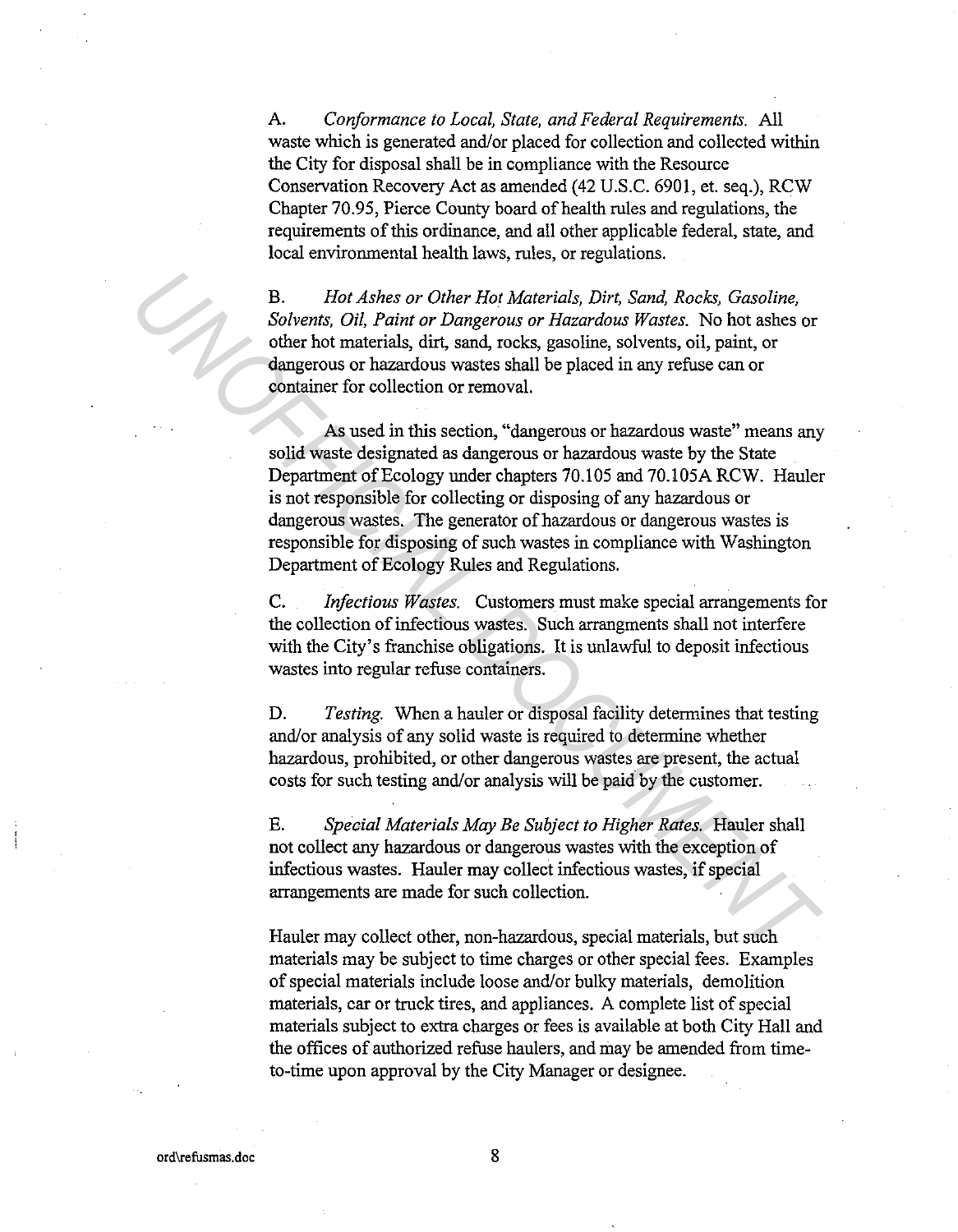F. *Dead Animals Weighing More Than Three Pounds.* It shall be the duty of every person in possession, charge, or control of any dead animal or upon whose premises the same may be located to forthwith cause the dead animal to be removed and properly disposed of by the Humane Society or a licensed veterinarian and to pay the required disposal fee.

G. *Loose Materials.* Customers shall separately bag loose materials such as shavings, confetti or styro packing before placing into a refuse container.

Section 9. *Unlawful Burial Burning. Dumping or Disposal on Land or* 

A *Burning of Yard Waste or Solid Waste.* Burning of yard wastes or solid wastes is prohibited within the City per RCW 70.94.743 and RCW 70.94.775.

B. *Burial of Solid Wastes.* It shall be unlawful to bury solid waste on any land, regardless of ownership, within the City. This provision does not, however, prohibit a person from composting yard wastes on his or her property.

C. *Disposal into Water.* It is unlawful for any person to dump, throw or otherwise deposit any type of waste into the waters of the City.

D. *Disposal into a Container Owned by Another Person.* It shall be unlawful to dispose of refuse or other solid waste by placing such waste into a collection container which another person owns or pays for the use of without that person's express consent.

E. *Disposal Only into Approved Containers* - *No Dumping.* It shall be unlawful to deposit, throw, or place any refuse or other solid waste in any land, alley, street or other public place, or to deposit, throw or place any refuse or other solid waste on any private property, regardless of ownership, unless the refuse or other solid waste is placed in a solid waste cans, containers, or toters, the covers of which shall not be removed except when necessary for the depositing or removing of waste. **Example 19 Solution** States and the reading the section of *Unlawful Burial. Burning. Dumping or Disposal on Land or*<br>*Patter*<br>**A** *Burning of Yard Waste or Solid Waste.* Burning of yard wastes or solid wastes is prohib

Section 10. *Presumption of Responsibility for Unlawful Disposal or Dumping.* A person is presumed to be responsible for illegally depositing litter or debris upon a property or public right-of-way by the discovery of two or more pieces of litter within such illegally deposited litter which are identifiable to such person by means of a name, address or other mark of identification contained on such items.